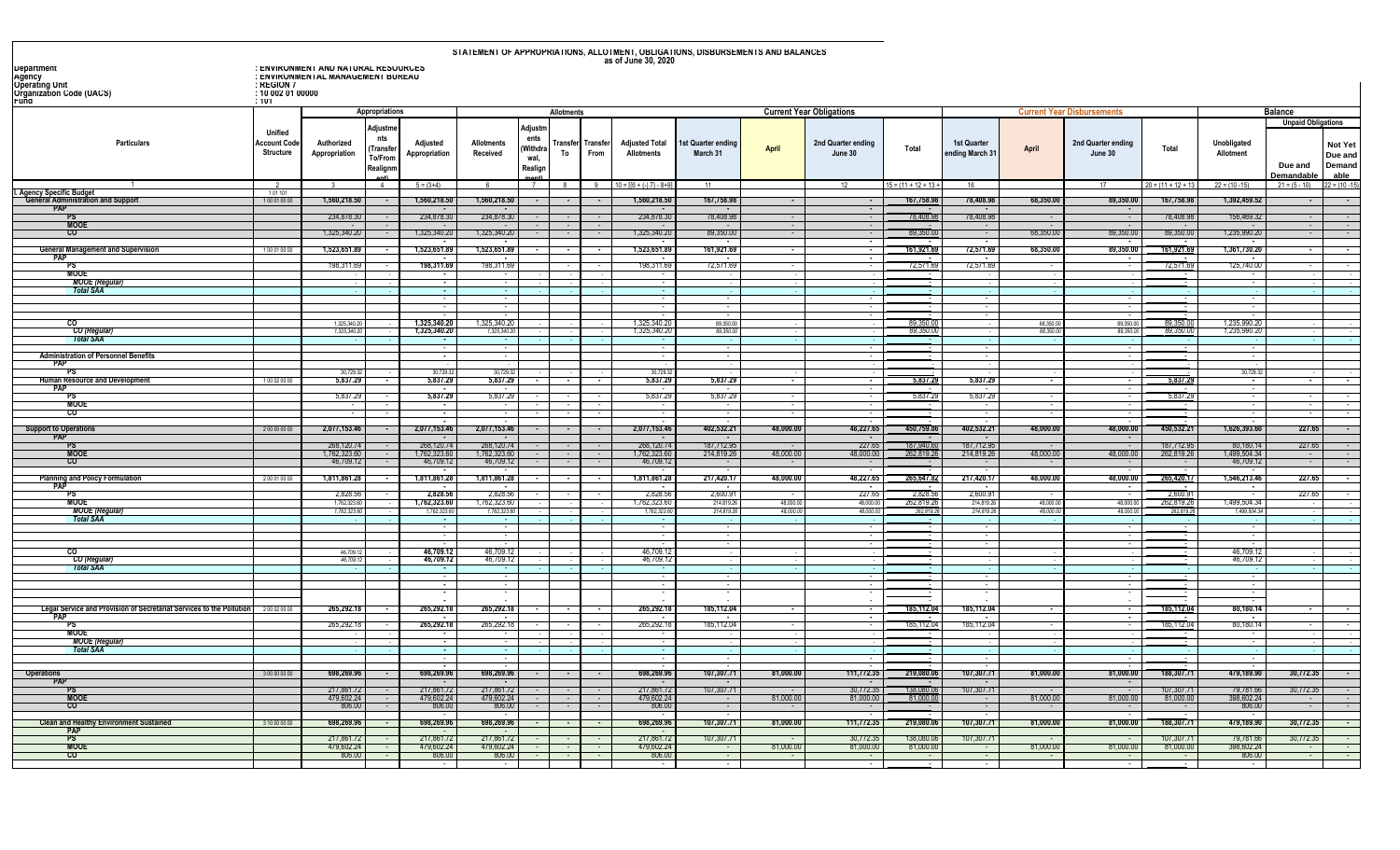|                                                                                 |                                                    | Appropriations               |                                                     |                                        | Allotments                   |                                                |                  |                           |                                            |                               | <b>Current Year Obligations</b> |                               |                                     |                                |                            | <b>Current Year Disbursements</b> |                                    |                             |                                                          |                                             |  |
|---------------------------------------------------------------------------------|----------------------------------------------------|------------------------------|-----------------------------------------------------|----------------------------------------|------------------------------|------------------------------------------------|------------------|---------------------------|--------------------------------------------|-------------------------------|---------------------------------|-------------------------------|-------------------------------------|--------------------------------|----------------------------|-----------------------------------|------------------------------------|-----------------------------|----------------------------------------------------------|---------------------------------------------|--|
| Particulars                                                                     | Unified<br><b>Account Code</b><br><b>Structure</b> | Authorized<br>Appropriation  | Adjustme<br>nts<br>(Transfer<br>To/From<br>Realignm | Adjusted<br>Appropriation              | Allotments<br>Received       | Adjustn<br>ents<br>(Withdra<br>wal,<br>Realign | To               | Transfer Transfer<br>From | <b>Adjusted Total</b><br><b>Allotments</b> | st Quarter ending<br>March 31 | <b>April</b>                    | 2nd Quarter ending<br>June 30 | Total                               | 1st Quarter<br>ending March 31 | April                      | 2nd Quarter ending<br>June 30     | Total                              | Unobligated<br>Allotment    | <b>Unpaid Obligations</b><br>Due and<br><u>Demandabl</u> | <b>Not Yet</b><br>Due and<br>Demand<br>able |  |
| <b>Environmental Assessement and Protection Program</b>                         | 3 10 00 00 00                                      | 78,039.72                    | 4                                                   | $5 = (3+4)$<br>78,039.72               | 78,039.72                    | 7                                              |                  | 9                         | $10 = 1(6 + (-17) - 8 + 9)$<br>78,039.72   | 11<br>58,370.99               |                                 | 12<br>18,862.73               | $15 = (11 + 12 + 13 +$<br>77,233.72 | 16<br>58,370.99                |                            | 17                                | $20 = (11 + 12 + 13)$<br>58,370.99 | $22 = (10 - 15)$<br>806.00  | $21 = (5 - 10)$<br>18,862.73                             | $22 = (10 - 15)$                            |  |
| <b>PAP</b>                                                                      |                                                    |                              |                                                     |                                        |                              |                                                |                  |                           |                                            |                               |                                 |                               |                                     |                                |                            |                                   |                                    |                             |                                                          |                                             |  |
| PS .<br><b>MOOE</b>                                                             |                                                    | 77,233.72                    |                                                     | 77,233.72                              | 77,233.72                    |                                                |                  |                           | 77,233.72                                  | 58,370.99                     |                                 | 18,862.73                     | 77,233.72                           | 58,370.99                      |                            |                                   | 58,370.99                          |                             | 18,862.73                                                | $\sim$ 100 $\pm$                            |  |
| $\mathsf{co}$                                                                   |                                                    | 806.00                       |                                                     | 806.00                                 | 806.00                       |                                                |                  |                           | 806.00                                     |                               |                                 |                               |                                     |                                |                            |                                   |                                    | 806.00                      |                                                          |                                             |  |
|                                                                                 |                                                    |                              |                                                     | $\sim$                                 |                              |                                                |                  |                           |                                            |                               |                                 |                               |                                     |                                |                            |                                   |                                    | 806.00                      |                                                          |                                             |  |
| <b>Pollution Research and Laborator Services</b><br><b>PAP</b>                  | 3 01 01 00 00                                      | 806.00                       |                                                     | 806.00<br>$\sim$                       | 806.00<br>$\sim$ 100 $\sim$  |                                                |                  |                           | 806.00<br>$\sim$                           | $\sim$                        |                                 | $\sim$                        |                                     |                                |                            | $\sim$                            |                                    | $\sim$                      |                                                          |                                             |  |
| PS                                                                              |                                                    |                              |                                                     | $\sim$                                 |                              |                                                |                  |                           |                                            |                               |                                 |                               |                                     |                                |                            |                                   |                                    |                             |                                                          |                                             |  |
| <b>MOOE</b><br>MOOE (Regular)                                                   |                                                    |                              |                                                     | $\sim$<br>$\sim$                       | $\sim$                       |                                                |                  |                           |                                            |                               |                                 |                               |                                     |                                |                            |                                   |                                    |                             |                                                          |                                             |  |
| <b>Total SAA</b>                                                                |                                                    |                              |                                                     |                                        |                              |                                                |                  |                           |                                            |                               |                                 |                               |                                     |                                |                            |                                   |                                    |                             |                                                          |                                             |  |
|                                                                                 |                                                    |                              |                                                     |                                        |                              |                                                |                  |                           |                                            |                               |                                 |                               |                                     |                                |                            |                                   |                                    |                             |                                                          |                                             |  |
|                                                                                 |                                                    |                              |                                                     |                                        |                              |                                                |                  |                           |                                            |                               |                                 |                               |                                     |                                |                            |                                   |                                    |                             |                                                          |                                             |  |
| <b>Environmental Impact Assessments</b>                                         | 301030000                                          | 77,233.72                    |                                                     | 77,233.72                              | 77,233.72                    |                                                |                  |                           | 77,233.72                                  | 58,370.99                     |                                 | 18,862.73                     | 77,233.72                           | 58,370.99                      |                            |                                   | 58,370.99                          |                             | 18,862.73                                                |                                             |  |
| <b>PAP</b><br>PS                                                                |                                                    | 77,233.72                    |                                                     | 77,233.72                              | 77,233.72                    |                                                |                  |                           | 77,233.72                                  | 58,370.99                     |                                 | 18,862.73                     | 77,233.7                            | 58,370.99                      |                            |                                   | 58.370.99                          |                             | 18,862.73                                                |                                             |  |
| <b>MOOE</b>                                                                     |                                                    |                              |                                                     |                                        |                              |                                                |                  |                           |                                            |                               |                                 |                               |                                     |                                |                            |                                   |                                    |                             |                                                          |                                             |  |
| MOOE (Regular)                                                                  |                                                    |                              |                                                     | $\sim$                                 |                              |                                                |                  |                           |                                            |                               |                                 |                               |                                     |                                |                            |                                   |                                    |                             |                                                          |                                             |  |
| <b>Total SAA</b>                                                                |                                                    |                              |                                                     | <b>Contract</b>                        | <b>Contract</b><br>$\sim$    |                                                |                  |                           | $\sim$<br>$\sim$                           | $\sim$                        |                                 |                               |                                     |                                |                            |                                   |                                    |                             |                                                          |                                             |  |
|                                                                                 |                                                    |                              |                                                     | $\sim$                                 | $\sim$                       |                                                |                  |                           | $\sim$                                     |                               |                                 |                               |                                     |                                |                            |                                   |                                    |                             |                                                          |                                             |  |
| <b>Environmental Management and Pollution Control</b><br><b>PAP</b>             | 3 01 02 00 00                                      | 620,230.24                   |                                                     | 620,230.24<br>$\sim$                   | 620,230.24<br>$\sim$         |                                                |                  | $\sim$                    | 620,230.24<br>$\sim$                       | 48,936.72<br>$\sim$           | 81,000.00                       | 92,909.62<br>$\sim$ $-$       | 141,846.34                          | 48,936.72<br>$\sim$            | 81,000.00                  | 81,000.00                         | 129,936.72                         | 478,383.90                  | 11,909.62                                                | <b>Contract Contract</b>                    |  |
| PS .                                                                            |                                                    | 140,628.00                   |                                                     | 140,628.00                             | 140,628.00                   |                                                |                  |                           | 140,628.00                                 | 48,936.72                     |                                 | 11,909.62                     | 60,846.34                           | 48,936.72                      |                            |                                   | 48,936.72                          | 79,781.66                   | 11,909.62                                                |                                             |  |
| <b>MOOE</b><br>$\mathbf{c}$                                                     |                                                    | 479,602.24                   |                                                     | 479,602.24                             | 479,602.24                   |                                                |                  |                           | 479,602.24                                 |                               | 81,000.00                       | 81,000.00                     | 81,000.0                            |                                | 81,000.00                  | 81,000.00                         | 81,000.00                          | 398,602.24                  |                                                          |                                             |  |
|                                                                                 |                                                    |                              |                                                     |                                        |                              |                                                |                  |                           |                                            |                               |                                 |                               |                                     |                                |                            |                                   |                                    |                             |                                                          |                                             |  |
| Implementation of Clean Air Regulation<br><b>PAP</b>                            | 3 01 02 00 01                                      | 139,755.49                   |                                                     | 139,755.49                             | 139,755.49                   |                                                |                  |                           | 139,755.49                                 | 1,300.00                      | 18,000.00                       | 18,000.00                     | 19,300.0                            | 1,300.00                       | 18,000.00                  | 18,000.00                         | 19,300.00                          | 120,455.49                  |                                                          |                                             |  |
| PS.                                                                             |                                                    | 2,620.69                     |                                                     | 2,620.69                               | 2,620.69                     |                                                |                  |                           | 2,620.69                                   | 1,300.00                      |                                 |                               | 1,300.0                             | 1,300.00                       |                            |                                   | 1.300.0                            | 1,320.69                    |                                                          |                                             |  |
| MOOE<br>MOOE (Regular)                                                          |                                                    | 137,134.80<br>137,134.80     |                                                     | 137,134.80<br>137,134.80               | 137,134.80<br>137,134.80     |                                                |                  |                           | 137,134.80<br>137,134.80                   |                               | 18,000.00<br>18,000.00          | 18,000.00<br>18,000.00        | 18.000.0<br>18,000.0                |                                | 18,000.00<br>18,000.00     | 18,000.0<br>18,000.0              | 18.000.0<br>18,000.0               | 119,134.80<br>119,134.80    |                                                          |                                             |  |
| <b>Total SAA</b>                                                                |                                                    |                              |                                                     | <b>Contract</b>                        | $\sim$                       |                                                |                  |                           | $\sim$                                     |                               |                                 |                               |                                     |                                |                            |                                   |                                    |                             |                                                          |                                             |  |
|                                                                                 |                                                    |                              |                                                     |                                        |                              |                                                |                  |                           |                                            |                               |                                 |                               |                                     |                                |                            |                                   |                                    |                             |                                                          |                                             |  |
|                                                                                 |                                                    |                              |                                                     |                                        |                              |                                                |                  |                           |                                            |                               |                                 |                               |                                     |                                |                            |                                   |                                    |                             |                                                          |                                             |  |
| Implementation of Clean Water Regulation                                        | 3 01 02 00 02                                      | 824.68                       |                                                     | 824.68                                 | 824.68                       |                                                |                  |                           | 824.68                                     |                               |                                 | 824.68                        | 824.68                              |                                |                            |                                   |                                    |                             | 824.68                                                   |                                             |  |
| <b>PAP</b><br>PS                                                                |                                                    | 824.68                       |                                                     | $\sim$<br>824.68                       | $\sim$<br>824.68             |                                                |                  |                           | 824.68                                     |                               |                                 | 824.68                        | 824.68                              |                                |                            |                                   |                                    |                             | 824.68                                                   |                                             |  |
| <b>MOOE</b>                                                                     |                                                    |                              |                                                     | $\sim$                                 |                              |                                                |                  |                           |                                            |                               |                                 |                               |                                     |                                |                            |                                   |                                    |                             |                                                          |                                             |  |
| <b>MOOE</b> (Regular)<br><b>Total SAA</b>                                       |                                                    |                              |                                                     | $\sim$<br>$\sim$                       | $\sim$                       |                                                |                  |                           |                                            |                               |                                 |                               |                                     |                                |                            |                                   |                                    |                             |                                                          |                                             |  |
|                                                                                 |                                                    |                              |                                                     |                                        |                              |                                                |                  |                           |                                            |                               |                                 |                               |                                     |                                |                            |                                   |                                    |                             |                                                          |                                             |  |
|                                                                                 |                                                    |                              |                                                     | $\sim$                                 |                              |                                                |                  |                           |                                            | $\sim$                        |                                 |                               |                                     |                                |                            | 63,000.00                         |                                    | 316,093.12                  |                                                          |                                             |  |
| Implementation of Ecological Solid Waste Management Regulation 301020003<br>PAP |                                                    | 379,093.12                   |                                                     | 379,093.12<br><b>Contract Contract</b> | 379,093.12<br>$\sim$         |                                                |                  | $\sim$                    | 379,093.12<br>$\sim$ 100 $\sim$            | $\sim$<br>$\sim$              | 63,000.00                       | 63,000.00<br>$\sim$           | 63,000.00                           | $\sim$<br>$\sim$               | 63,000.00                  | $\sim$                            | 63,000.00                          | <b>Contract Contract</b>    |                                                          | <b>Contract</b>                             |  |
| PS .                                                                            |                                                    | 36,625.68                    |                                                     | 36,625.68                              | 36,625.68                    |                                                |                  |                           | 36,625.68                                  |                               |                                 | $\sim$                        |                                     |                                | $\sim$                     | $\sim$                            |                                    | 36,625.68                   |                                                          | $\sim$                                      |  |
| <b>MOOE</b>                                                                     |                                                    | 342,467.44<br>342,467.44     |                                                     | 342,467.44<br>342,467.44               | 342,467.44<br>342,467.44     |                                                |                  |                           | 342,467.44<br>342,467.44                   |                               | 63,000.00<br>63,000.00          | 63,000.0<br>63,000.           | 63,000.00<br>63,000.0               |                                | 63,000.00<br>63,000.0      | 63,000.0<br>63,000.0              | 63,000.00<br>53.000.0              | 279,467.44<br>279,467.44    |                                                          |                                             |  |
| MOOE (Regular)<br>Total SAA                                                     |                                                    |                              |                                                     |                                        |                              |                                                |                  |                           |                                            |                               |                                 |                               |                                     |                                |                            |                                   |                                    |                             |                                                          |                                             |  |
|                                                                                 |                                                    |                              |                                                     |                                        |                              |                                                |                  |                           |                                            |                               |                                 |                               |                                     |                                |                            |                                   |                                    |                             |                                                          |                                             |  |
| Implementation of Toxic Substance and Hazardous Waste Managem                   | 301020004                                          | 100,556.95                   |                                                     | 100,556.95                             | 100,556.95                   |                                                |                  |                           | 100,556.95                                 | 47,636.72                     |                                 | 11,084.94                     | 58,721.66                           | 47,636.72                      |                            |                                   | 47,636.72                          | 41,835.29                   | 11,084.94                                                |                                             |  |
|                                                                                 |                                                    |                              |                                                     |                                        |                              |                                                |                  |                           |                                            |                               |                                 |                               |                                     |                                |                            |                                   |                                    |                             |                                                          |                                             |  |
| <b>MOOE</b>                                                                     |                                                    |                              |                                                     | $\sim$                                 |                              |                                                |                  |                           |                                            |                               |                                 |                               |                                     |                                |                            |                                   |                                    |                             |                                                          |                                             |  |
| <b>MOOE (Regular)</b><br><b>Total SAA</b>                                       |                                                    |                              |                                                     | $\sim$<br>$\sim$                       | $\sim$<br>$\sim$             |                                                |                  |                           |                                            |                               |                                 |                               |                                     |                                |                            |                                   |                                    |                             |                                                          |                                             |  |
|                                                                                 |                                                    |                              |                                                     |                                        |                              |                                                |                  |                           |                                            | $\sim$                        |                                 |                               |                                     |                                |                            |                                   |                                    |                             |                                                          |                                             |  |
| Sub-Total Agency Specific Budget                                                |                                                    | 4,335,641.92                 |                                                     | 4,335,641.92                           | 4,335,641.92                 |                                                |                  |                           | 4,335,641.92                               | 677,598.90                    | 129,000.00                      | 160,000.00                    | 837,598.90                          | 588,248.90                     | 197,350.00                 | 218,350.00                        | 806,598.90                         | 3,498,043.02                | 31,000.00                                                |                                             |  |
| PS                                                                              |                                                    | 720,860.76                   |                                                     | 720,860.76                             | 720,860.76                   |                                                |                  |                           | 720,860.76                                 | 373,429.64                    |                                 | 31,000.00                     | 404,429.64                          | 373,429.64                     |                            |                                   | 373,429.64                         | 316,431.12                  | 31,000.00                                                |                                             |  |
| <b>MOOE</b><br>$\overline{c}$                                                   |                                                    | 2,241,925.84<br>1,372,855.32 |                                                     | 2,241,925.84<br>1,372,855.32           | 2,241,925.84<br>1,372,855.32 |                                                |                  |                           | 2,241,925.84<br>1,372,855.32               | 214,819.26<br>89,350.00       | 129,000.00                      | 129,000.0                     | 343,819.26<br>89,350.0              | 214,819.26                     | 129,000.0<br>68,350.00     | 129,000.0<br>89,350.00            | 343,819.26<br>89,350.00            | 1,898,106.5<br>1,283,505.32 |                                                          |                                             |  |
|                                                                                 |                                                    |                              |                                                     |                                        |                              |                                                |                  |                           |                                            |                               |                                 |                               |                                     |                                |                            |                                   |                                    |                             |                                                          |                                             |  |
| III. Special Purpose Fund (Please Specify)                                      |                                                    | 0.60                         |                                                     | $\sim$<br>0.60                         | 0.60                         |                                                |                  |                           | 0.60                                       | $\sim$                        |                                 | $\sim$                        |                                     |                                |                            | $\sim$                            |                                    | 0.60                        |                                                          | <b>Contract</b>                             |  |
| PGF-PS                                                                          |                                                    | $\sim$                       | $\sim$                                              | $\sim$                                 | $\sim$ $-$                   |                                                | $\sim$           | $\sim$ 100 $\mu$          | $\sim$                                     | $\sim$                        | $\sim$                          | $\sim$                        |                                     | $\sim$                         | $\sim$                     | $\sim$                            |                                    | $\sim$                      | $\sim$                                                   | <b>Contract</b>                             |  |
| <b>Terminal Leave</b><br>MPBF - PS                                              | 50104030 01                                        | $\sim$<br>0.60               | $\sim$                                              | $\sim$ $-$<br>0.60                     | $\sim$ $\sim$<br>0.60        |                                                | $\sim$ 100 $\mu$ | $\sim$<br>$\sim$          | $\sim$ 100 $\mu$<br>0.60                   | $\sim$ 100 $\pm$<br>$\sim$    | $\sim$<br>$\sim$                | $\sim$<br>$\sim$              |                                     | $\sim$<br>$\sim$               | $\sim$ 100 $\pm$<br>$\sim$ | $\sim$<br>$\sim$                  |                                    | $\sim$ $-$<br>0.60          | $\sim$<br>$\sim$                                         | <b>Contract</b>                             |  |
| <b>Performance Based Bonus</b>                                                  | 50102990 14                                        | 0.60                         | $\sim$                                              | 0.60                                   | 0.60                         | $\sim$                                         | $\sim$           | $\sim$                    | 0.60                                       | $\sim$                        | $\sim$                          | $\sim$                        |                                     | $\sim$                         | $\sim$                     | $\sim$                            |                                    | 0.60                        | $\sim$ $-$                                               | $\sim$ $\sim$<br><b>Contract</b>            |  |
| <b>Productive Enhancement Incentive</b><br>Mid-Year Bonus - Civilian            | 50102990 12<br>50102999036                         |                              |                                                     | $\sim$                                 | $\sim$                       |                                                |                  |                           | $\sim$                                     | $\sim$                        |                                 | $\sim$                        |                                     | $\sim$                         |                            | $\sim$                            |                                    | $\sim$                      |                                                          |                                             |  |
| Other Bonuses and Allowances - CNA Realignment                                  | 50102990 12                                        |                              |                                                     | $\sim$<br>$\sim$                       | $\sim$                       |                                                |                  |                           | $\sim$                                     | $\sim$<br>$\sim$              |                                 | $\sim$                        |                                     | $\sim$                         |                            | $\sim$                            |                                    | $\sim$<br>$\sim$            |                                                          |                                             |  |
| <b>PS Requirements</b>                                                          |                                                    |                              |                                                     |                                        |                              |                                                |                  |                           |                                            |                               |                                 |                               |                                     |                                |                            |                                   |                                    |                             |                                                          | <b>Sec. 1</b>                               |  |
| <b>Marawi Rehabilitation (Calamity Fund)</b><br><b>MOOE</b>                     |                                                    | $\sim$<br>$\sim$             | $\sim$                                              | $\sim$<br>$\sim$                       | $\sim$                       |                                                | $\sim$           | $\sim$<br>$\sim$          | $\sim$<br>$\sim$                           | $\sim$<br>$\sim$              | $\sim$<br>$\sim$                | . —<br>$\sim$                 | $\sim$<br>$\sim$                    | $\sim$<br>$\sim$               | $\sim$<br>$\sim$           | $\sim$<br>$\sim$                  | $\sim$                             | $\sim$<br>$\sim$            | $\sim$                                                   | <b>Contract</b><br><b>Contract</b>          |  |
| $\overline{c}$                                                                  |                                                    |                              |                                                     |                                        |                              |                                                |                  | $\sim$                    |                                            | $\sim$                        | $\sim$                          |                               | $\sim$                              |                                | $\sim$                     |                                   |                                    | $\sim$                      |                                                          | <b>Contract</b>                             |  |
| <b>Boracay Rehabilitation (Contingency Fund)</b>                                |                                                    | $\sim$                       | ٠.                                                  | $\sim$                                 | $\sim$                       |                                                | . .              | $\sim$                    | $\sim$                                     | $\sim$                        | $\sim$ $-$                      | $\sim$                        | $\sim$                              | $\sim$                         | $\sim$                     | $\sim$                            | $\sim$                             | $\sim$                      | $\sim$                                                   | <b>Contract</b>                             |  |
| MOOE                                                                            |                                                    | $\sim$                       | $\sim$                                              | $\sim$                                 | $\sim$                       | $\sim$                                         | $\sim$           | $\sim$                    | $\sim$                                     | $\sim$                        | $\sim$ 10 $\pm$                 | $\sim$                        | $\sim$                              | $\sim$                         | $\sim$                     | $\sim$                            | $\sim$                             | $\sim$                      | $\sim$                                                   | <b>Contract</b>                             |  |
| $\overline{\text{c}}$                                                           |                                                    |                              |                                                     | $\sim$                                 |                              |                                                |                  |                           |                                            | $\sim$                        |                                 |                               | $\sim$                              |                                | $\sim$                     |                                   |                                    | $\sim$                      | $\sim$                                                   | $\sim 100$                                  |  |
|                                                                                 |                                                    |                              |                                                     |                                        |                              |                                                |                  |                           |                                            |                               |                                 |                               |                                     |                                |                            |                                   |                                    |                             |                                                          |                                             |  |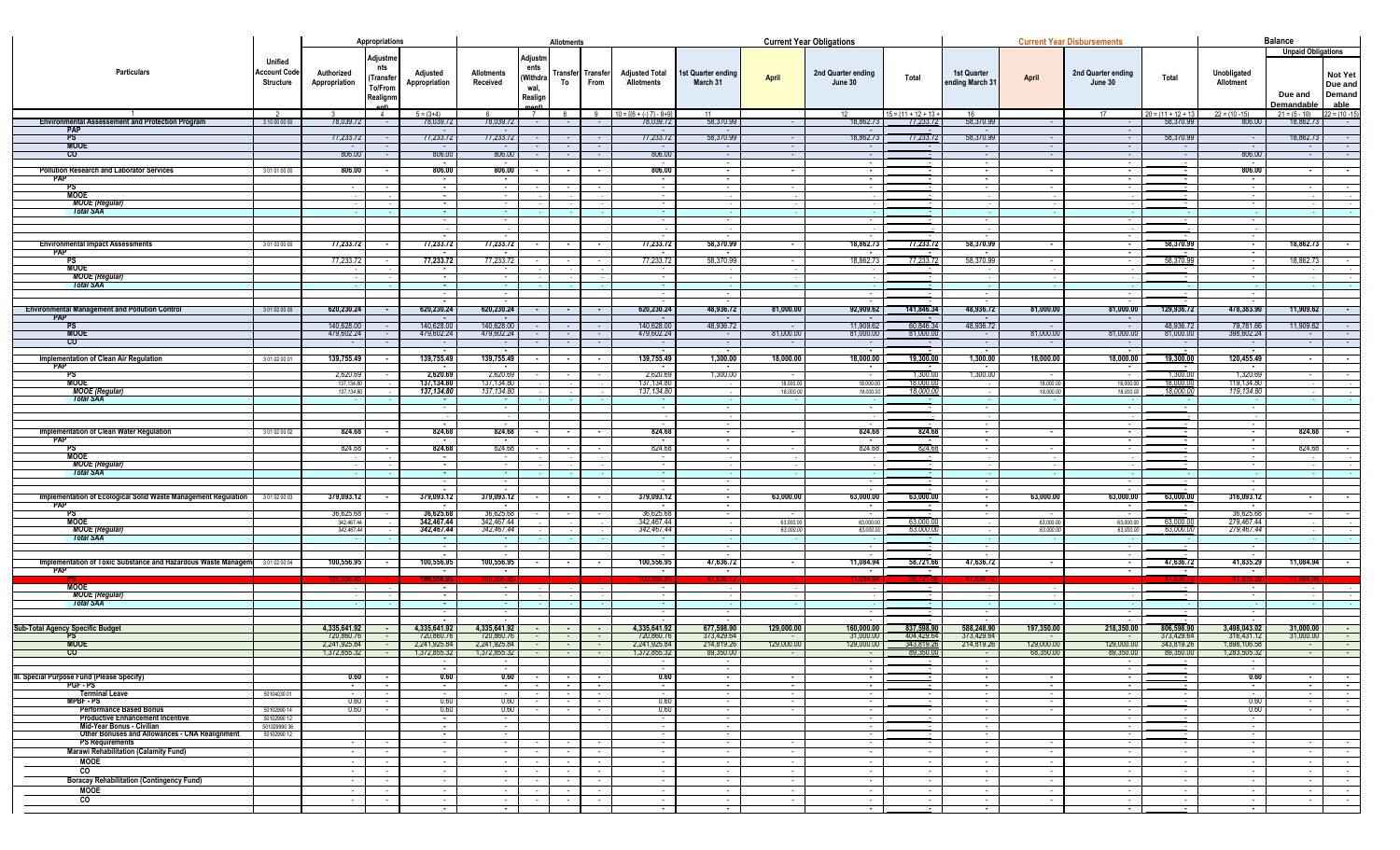|                                                                                         |                                                           |                                                                                       | Appropriations                                      |                           |                               |                                                | Allotments |                                  |                                                      |                                |                                                                                                         | <b>Current Year Obligations</b> |                                           |                                | <b>Current Year Disbursements</b> |                               | <b>Balance</b>        |                          |                                                    |                                             |
|-----------------------------------------------------------------------------------------|-----------------------------------------------------------|---------------------------------------------------------------------------------------|-----------------------------------------------------|---------------------------|-------------------------------|------------------------------------------------|------------|----------------------------------|------------------------------------------------------|--------------------------------|---------------------------------------------------------------------------------------------------------|---------------------------------|-------------------------------------------|--------------------------------|-----------------------------------|-------------------------------|-----------------------|--------------------------|----------------------------------------------------|---------------------------------------------|
| Particulars                                                                             | <b>Unified</b><br><b>Account Code</b><br><b>Structure</b> | Authorized<br>Appropriation                                                           | Adjustme<br>nts<br>(Transfer<br>To/From<br>Realignm | Adjusted<br>Appropriation | <b>Allotments</b><br>Received | Adjustn<br>ents<br>(Withdra<br>wal,<br>Realign | To         | <b>Transfer</b> Transfer<br>From | <b>Adjusted Total</b><br><b>Allotments</b>           | 1st Quarter ending<br>March 31 | <b>April</b>                                                                                            | 2nd Quarter ending<br>June 30   | Total                                     | 1st Quarter<br>ending March 31 | April                             | 2nd Quarter ending<br>June 30 | Total                 | Unobligated<br>Allotment | <b>Unpaid Obligations</b><br>Due and<br>Demandable | <b>Not Yet</b><br>Due and<br>Demand<br>able |
|                                                                                         |                                                           |                                                                                       |                                                     | $5 = (3+4)$               |                               |                                                |            | $\Omega$                         | $10 = \left[\left\{6 + (-) 7\right\} - 8 + 9\right]$ |                                |                                                                                                         | 12 <sup>1</sup>                 | $15 = (11 + 12 + 13 +$                    |                                |                                   | 17                            | $20 = (11 + 12 + 13)$ | $22 = (10 - 15)$         | $21 = (5 - 10)$                                    | $22 = (10 - 15)$                            |
| Sub-Total Special Purpose FundSpecial Purpose Fund                                      |                                                           | 0.60                                                                                  |                                                     | 0.60                      | 0.60                          | $\overline{\phantom{a}}$                       |            |                                  | 0.60                                                 |                                |                                                                                                         |                                 | $\sim$                                    | . .                            |                                   | $\sim$                        |                       | 0.60                     | $\overline{\phantom{a}}$                           |                                             |
|                                                                                         |                                                           | 0.60                                                                                  |                                                     | 0.60                      | 0.60                          |                                                |            |                                  | 0.60                                                 |                                |                                                                                                         |                                 | . .                                       |                                |                                   |                               |                       | 0.60                     | $\overline{\phantom{a}}$                           |                                             |
| <b>MOOE</b>                                                                             |                                                           | $\overline{\phantom{a}}$                                                              |                                                     | $\sim$                    | $\sim$                        | $\sim$                                         |            | $\overline{\phantom{a}}$         |                                                      |                                | . .                                                                                                     |                                 | $\sim$                                    |                                |                                   | $\sim$                        |                       |                          | $\sim$                                             | $\overline{\phantom{a}}$                    |
| CO.                                                                                     |                                                           | $\overline{\phantom{a}}$                                                              |                                                     | . .                       | $\sim$                        |                                                |            |                                  | $\overline{\phantom{a}}$                             | $\overline{\phantom{a}}$       |                                                                                                         | $\overline{\phantom{a}}$        | <b>Service Contract Contract Contract</b> | $\overline{\phantom{a}}$       |                                   | $\sim$                        |                       | . .                      | $\overline{\phantom{a}}$                           |                                             |
|                                                                                         |                                                           |                                                                                       |                                                     | $\overline{\phantom{a}}$  | $\sim$                        |                                                |            |                                  | $\sim$                                               | $\sim$                         |                                                                                                         | . .                             | $\sim$                                    | $\sim$                         |                                   | $\sim$                        |                       | $\overline{\phantom{a}}$ |                                                    |                                             |
| <b>GRAND TOTAL</b>                                                                      |                                                           | 4,335,642.52                                                                          |                                                     | 4,335,642.52              | 4,335,642.52                  |                                                |            | $\sim$                           | 4,335,642.52                                         | 677,598.90                     | 129,000.00                                                                                              | 160,000.00                      | 837,598.90                                | 588,248.90                     | 197,350.00                        | 218,350.00                    | 806,598.90            | 3,498,043.62             | 31,000.00                                          |                                             |
| РS                                                                                      |                                                           | 720,861.36                                                                            |                                                     | 720,861.36                | 720,861.36                    |                                                |            | . .                              | 720,861.36                                           | 373,429.64                     | $\sim$                                                                                                  | 31,000.00                       | 404,429.64                                | 373,429.64                     | $\overline{\phantom{a}}$          |                               | 373,429.64            | 316,431.72               | 31,000.00                                          |                                             |
| MOOE                                                                                    |                                                           | 2,241,925.84                                                                          |                                                     | 2,241,925.84              | 2,241,925.84                  |                                                |            |                                  | 2,241,925.84                                         | 214,819.26                     | 129,000.00                                                                                              | 129,000.00                      | 343,819.26                                | 214,819.26                     | 129,000.00                        | 129,000.00                    | 343,819.26            | 1,898,106.58             |                                                    |                                             |
| <b>CO</b>                                                                               |                                                           | 1,372,855.32                                                                          |                                                     | 1,372,855.32              | 1,372,855.32                  |                                                |            |                                  | 1,372,855.32                                         | 89,350.00                      | . .                                                                                                     | . .                             | 89,350.00                                 |                                | 68,350.00                         | 89,350.00                     | 89,350.00             | 1,283,505.32             | $\sim$                                             | $\sim$                                      |
| CO                                                                                      |                                                           |                                                                                       |                                                     |                           |                               |                                                |            |                                  |                                                      |                                |                                                                                                         |                                 |                                           |                                |                                   |                               |                       |                          |                                                    |                                             |
| Certified Corect:<br><b>BEVERLY Y. BACOR</b><br>Budget Officer II<br>Date: May 01, 2020 |                                                           | Certified Corect:<br><b>SHEILA C. COLUBIO</b><br>ACCOUNTION III<br>Date: May 01, 2020 |                                                     |                           |                               |                                                |            |                                  |                                                      |                                | Approved by:<br><b>LORMELYN E. CLAUDIO CESO IV</b><br><b>Regional Director</b><br>Date:<br>May 01, 2020 |                                 |                                           |                                |                                   |                               |                       |                          |                                                    |                                             |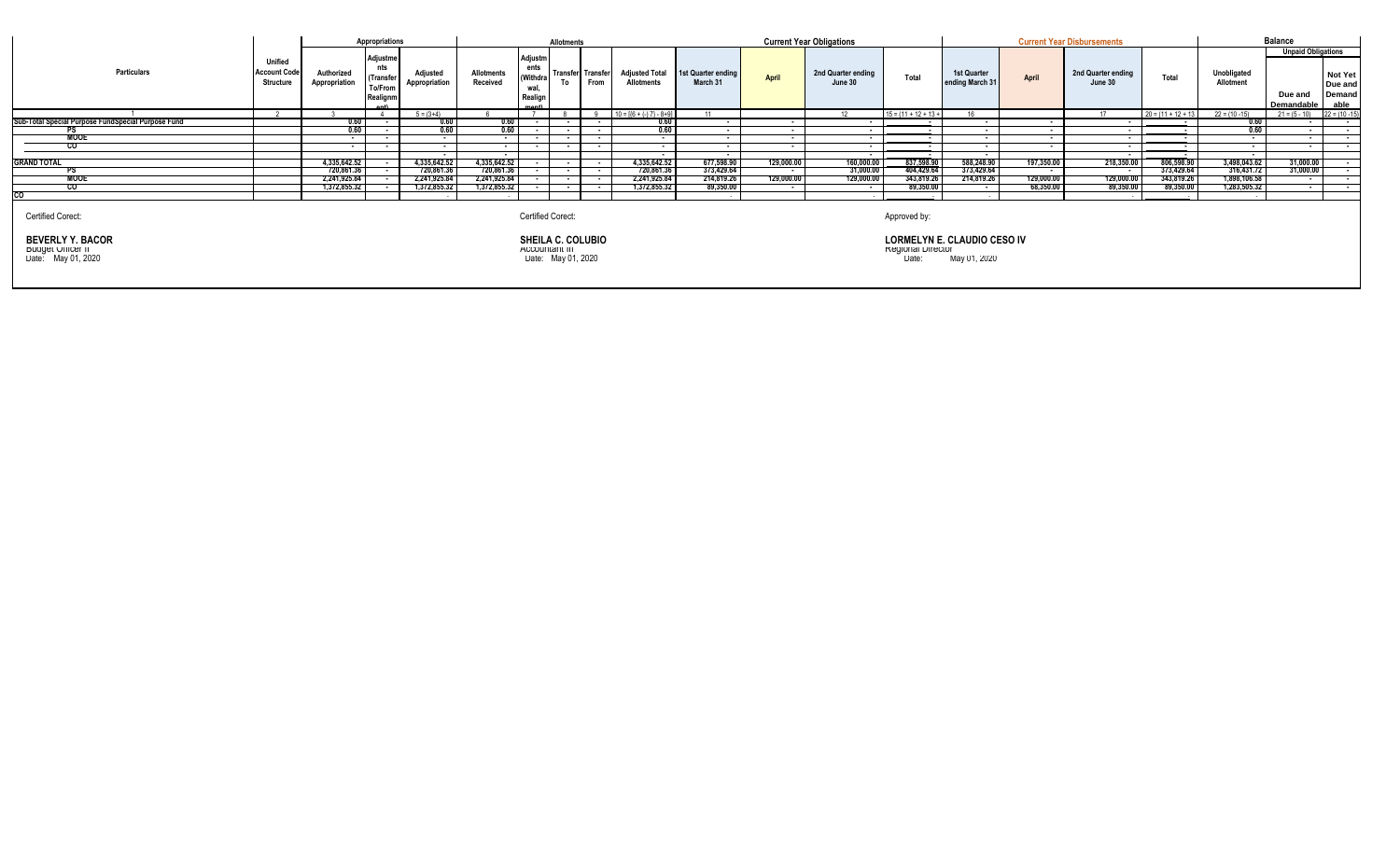## **STATEMENT OF APPROPRIATIONS, ALLOTMENT, OBLIGATIONS, DISBURSEMENTS AND BALANCES as of June 30, 2020**

**Department : ENVIRONMENT AND NATURAL RESOURCES Agency : ENVIRONMENTAL MANAGEMENT BUREAU Operating Unit : REGION 7 Organization Code (UACS) : 10 002 01 00000 Fund : 101**

|                                                               |                                     |                             |                                       |                           |                               |                                                  |                    |                          |                                     | <b>SUMMARY</b>               |                                 |                               |                       |                                |              |             |           |                               |                            |                                  |                          |                                                  |                           |
|---------------------------------------------------------------|-------------------------------------|-----------------------------|---------------------------------------|---------------------------|-------------------------------|--------------------------------------------------|--------------------|--------------------------|-------------------------------------|------------------------------|---------------------------------|-------------------------------|-----------------------|--------------------------------|--------------|-------------|-----------|-------------------------------|----------------------------|----------------------------------|--------------------------|--------------------------------------------------|---------------------------|
|                                                               | Unified                             |                             | <b>Authorized Appropriation (GAA)</b> |                           |                               |                                                  | Allotments         |                          |                                     |                              | <b>Current Year Obligations</b> |                               |                       |                                |              | Current Ye: |           |                               |                            |                                  | <b>Balance</b>           |                                                  |                           |
| Particulars                                                   | Account<br>Code<br><b>Structure</b> | Authorized<br>Appropriation | (Transfer<br>To/From                  | Adjusted<br>Appropriation | <b>Allotments</b><br>Received | <b>Adjustments</b><br>(Withdrawal<br>Realignment | <b>Transfer To</b> | Transfer<br>From         | <b>Adjusted Total</b><br>Allotments | t Quarter ending<br>March 31 | April                           | 2nd Quarter<br>ending June 30 | Total                 | 1st Quarter<br>ending March 31 | <b>April</b> | May         | June      | 2nd Quarter<br>ending June 30 | Total                      | Unreleased<br>Appropriatio<br>ns | Unobligated<br>Allotment | <b>Unpaid Obligations</b><br>Due and<br>Demandab | ινσι τει<br>Due           |
|                                                               |                                     | $\overline{\mathbf{3}}$     | $\overline{4}$                        | $5 = (3+4)$               | $6\overline{6}$               |                                                  |                    |                          | $10 = [{6 + (-7) - 8 + 9}]$         | 11                           |                                 | 12                            | $15 = (11 + 12 + 13)$ | 16                             |              |             |           | 17                            | $20 = (11 + 12 + 13 + 14)$ | $21 = (5 - 10)$                  | $22 = (10 - 15)$         |                                                  |                           |
| . CURRENT YEAR BUDGET/APPROPRIATIONS                          |                                     |                             |                                       |                           |                               |                                                  |                    |                          |                                     |                              |                                 |                               |                       |                                |              |             |           |                               |                            |                                  |                          |                                                  |                           |
| . AGENCY SPECIFIC BUDGET                                      |                                     | 4,335,641.92                |                                       | 4,335,641.92              | 4,335,641.92                  |                                                  |                    |                          | 4,335,641.92                        | 677,598.90                   | 129,000.00                      | 160,000.00                    | 837,598.90            | 588,248.90                     | 197,350.00   |             | 21,000.00 | 218,350.00                    | 806,598.90                 |                                  | 3,498,043.02             | 31,000.00                                        |                           |
| <b>Personnel Services</b>                                     |                                     | 720.860.7                   |                                       | 720,860.76                | 720.860.7                     |                                                  |                    | $\overline{\phantom{a}}$ | 720,860.76                          | 373,429.64                   |                                 | 31.000.0                      | 404.429.64            | 373.429.64                     |              |             |           | $\sim$                        | 373.429.64                 | $\overline{\phantom{a}}$         | 316,431.12               | 31.000.00                                        | $\sim$                    |
| <b>Salaries and Wages</b>                                     | 50101010 00                         | 322,523.8                   |                                       | 322,523.85                | 322,523.8                     |                                                  |                    | - 1                      | 322,523.8                           | 276,819.53                   | - 1                             |                               | 276,819.53            | 276,819.53                     |              |             |           |                               | 276,819.53                 | $\sim$                           | 45,704.32                | $\blacksquare$                                   | $\sim$                    |
| Basic Salary - Civiliar                                       | 5010101001                          | 322,523.8                   |                                       | 322,523.8                 | 322,523.8                     |                                                  |                    |                          | 322,523.85                          | 276,819.5                    |                                 |                               | 276,819.5             | 276,819.5                      |              |             |           | $\sim$                        | 276,819.5                  |                                  | 45,704.32                |                                                  | $\sim$                    |
| <b>Other Compensation</b>                                     | 50102000 00                         | 244,011.7                   |                                       | 244,011.73                | 244,011.7                     | 31,000.00                                        |                    |                          | 275,011.7                           | 79,005.91                    |                                 | 31,000.0                      | 110,005.91            | 79,005.91                      |              |             |           |                               | 79,005.91                  | (31,000.00)                      | 165,005.82               | 31,000.00                                        | $\sim$                    |
| Personnel Economic Relief Allowance (PERA)- Ci                | 50102010 01                         | 76,281.64                   |                                       | 76,281.64                 | 76,281.64                     |                                                  |                    |                          | 76,281.64                           | 61,005.91                    |                                 |                               | 61,005.91             | 61,005.91                      |              |             |           |                               | 61,005.9                   | $\sim$                           | 15,275.73                |                                                  | $\sim$                    |
| Representation Allowance (RA)                                 | 50102020 00                         | 6,000.0                     |                                       | 6,000.0                   | 6,000.0                       |                                                  |                    |                          | 6,000.00                            |                              |                                 |                               |                       |                                |              |             |           |                               |                            | $\sim$                           | 6,000.00                 |                                                  | $\sim$                    |
| Transportation Allowance (TA)                                 | 50102030 01                         | 6,000.0                     |                                       | 6,000.00                  | 6,000.0                       |                                                  |                    |                          | 6,000.0                             |                              |                                 |                               |                       |                                |              |             |           |                               |                            |                                  | 6,000.00                 |                                                  |                           |
| Clothing/Uniform Allowance - Civilian                         | 50102040 01                         | 18,000.00                   |                                       | 18,000.00                 | 18,000.00                     |                                                  |                    |                          | 18,000.00                           | 18,000.00                    |                                 |                               | 18,000.00             | 18,000.00                      |              |             |           |                               | 18,000.00                  |                                  |                          |                                                  |                           |
| Allowance of Attty's. De Officio Civilian                     | 50102990.03                         |                             |                                       |                           |                               |                                                  |                    |                          |                                     |                              |                                 |                               |                       |                                |              |             |           |                               |                            |                                  |                          |                                                  |                           |
| Laundry Allowance - Civilian                                  | 50102060 01                         |                             |                                       |                           | $\sim$                        |                                                  |                    |                          |                                     |                              |                                 |                               | $\sim$                |                                |              |             |           |                               |                            |                                  |                          |                                                  | $\sim$                    |
| Quarters Allowance - Civilian                                 | 50102070 01                         |                             |                                       |                           |                               |                                                  |                    |                          |                                     |                              |                                 |                               |                       |                                |              |             |           |                               |                            |                                  |                          |                                                  | $\sim$                    |
| Honoraria - Civilian                                          | 50102100 01                         |                             |                                       |                           | $\sim$                        |                                                  |                    |                          |                                     |                              |                                 |                               |                       |                                |              |             |           |                               |                            |                                  |                          |                                                  | $\sim$                    |
|                                                               |                                     |                             |                                       |                           |                               |                                                  |                    |                          |                                     |                              |                                 |                               |                       |                                |              |             |           |                               |                            |                                  |                          |                                                  |                           |
| Overtime Pay                                                  | 50102130 01                         |                             |                                       |                           |                               |                                                  |                    |                          |                                     |                              |                                 |                               |                       |                                |              |             |           |                               |                            | $\sim$                           |                          |                                                  |                           |
| Annieversary Bonus                                            | 5010299038                          |                             |                                       |                           |                               |                                                  |                    |                          |                                     |                              |                                 |                               |                       |                                |              |             |           |                               |                            |                                  |                          |                                                  |                           |
| Mid-Year Bonus - Civilian                                     | 5010299036                          | 39,370.00                   |                                       | 39,370.00                 | 39,370.00                     |                                                  |                    |                          | 39,370.00                           |                              |                                 |                               |                       |                                |              |             |           |                               |                            | $\overline{\phantom{a}}$         | 39,370.00                |                                                  | $\overline{a}$            |
| Year-End Bonus - Civilian                                     | 50102140 01                         | 77,360.0<br>21,000.00       |                                       | 77,360.0<br>21,000.00     | 77,360.0<br>21,000.0          |                                                  |                    |                          | 77,360.09<br>21.000.00              |                              |                                 |                               |                       |                                |              |             |           |                               |                            |                                  | 77,360.0<br>21,000.00    |                                                  |                           |
| Cash Gift - Civilian<br><b>Personnel Benefit Contribution</b> | 5010215001<br>50103000 00           | 21,124.89                   |                                       | 21,124.89                 | 21,124.89                     |                                                  |                    | ٠.                       | 21,124.89                           | 17,604.20                    | - 1                             |                               | 17,604.20             | 17,604.20                      |              |             |           | <b>.</b>                      | 17,604.20                  | $\sim$                           | 3,520.69                 |                                                  | <b>Carlos</b>             |
| Pag-IBIG - Civilian                                           | 50103020 01                         | 4,600.0                     |                                       | 4,600.0                   | 4,600.00                      |                                                  |                    |                          | 4,600.00                            | 3,500.0                      |                                 |                               | 3,500.00              | 3,500.00                       |              |             |           |                               | 3,500.0                    |                                  | 1,100.00                 |                                                  |                           |
| Philhealth - Civilian                                         | 5010303001                          | 10.624.89                   |                                       | 10.624.8                  | 10.624.89                     |                                                  |                    |                          | 10,624.89                           | 9.304.2                      |                                 |                               | 9.304.2               | 9.304.20                       |              |             |           |                               | 9.304.2                    |                                  | 1.320.69                 |                                                  | $\overline{a}$            |
| <b>ECIP Contributions</b>                                     | 50103040 01                         | 5.900.0                     |                                       | 5,900.00                  | 5.900.0                       |                                                  |                    |                          | 5,900.00                            | 4,800.0                      |                                 |                               | 4.800.00              | 4,800.00                       |              |             |           |                               | 4.800.0                    |                                  | 1,100.00                 |                                                  | $\sim$                    |
| <b>Other Bonuses and Allowances</b>                           | 50102990 01                         | 56,625.6                    |                                       | 56,625.68                 | 56,625.68                     | (5,000.00)                                       |                    | ٠.                       | 51,625.68                           |                              |                                 |                               | $\sim$                |                                |              |             |           |                               |                            | 5,000.00                         | 51,625.68                |                                                  | $\sim$                    |
| Productivity Enhancement Incentive - Civilian                 | 50102990 12                         | 20,000.0                    |                                       | 20,000.0                  | 20,000.00                     | (5,000.00)                                       |                    |                          | 15,000.0                            |                              |                                 |                               |                       |                                |              |             |           |                               |                            | 5,000.00                         | 15,000.00                |                                                  |                           |
| CNA Civilian                                                  | 50102990 11                         | 36,625.6                    |                                       | 36,625.6                  | 36,625.6                      |                                                  |                    |                          | 36,625.6                            |                              |                                 |                               |                       |                                |              |             |           |                               |                            |                                  | 36,625.68                |                                                  | $\sim$                    |
| <b>Other Personnel Benefits</b>                               | 50104000 00                         | 76,574.61                   |                                       | 76,574.61                 | 76,574.61                     | (26,000.00)                                      |                    |                          | 50,574.61                           |                              |                                 |                               | $\sim$                |                                |              |             |           |                               |                            | 26,000.00                        | 50,574.61                |                                                  | <b>Carlos</b>             |
| Retirement Graduity - Civilian                                | 5010402001                          |                             |                                       |                           |                               |                                                  |                    |                          |                                     |                              |                                 |                               | $\sim$                |                                |              |             |           | $\sim$                        |                            |                                  |                          |                                                  | $\sim$                    |
| Terminal Leave Benefits - Civilian                            | 50104030 01                         | 30,729.3                    |                                       | 30,729.32                 | 30,729.32                     |                                                  |                    |                          | 30,729.32                           |                              |                                 |                               |                       |                                |              |             |           |                               |                            |                                  | 30,729.32                |                                                  |                           |
| Lump-sum for Step Increments - Length of Servic               | 50104990 10                         | 45,845.29                   |                                       | 45,845.29                 | 45,845.29                     | (26,000.00)                                      |                    |                          | 19,845.29                           |                              |                                 |                               | $\sim$                |                                |              |             |           |                               |                            | 26,000.00                        | 19,845.29                |                                                  | $\sim$                    |
| Lump-sum for Step Increments - Moritorious Perfo              | 50104990 11                         |                             |                                       |                           |                               |                                                  |                    |                          |                                     |                              |                                 |                               |                       |                                |              |             |           |                               |                            |                                  |                          |                                                  | $\sim$                    |
| Loyalty Bonus                                                 | 50104990 15                         |                             |                                       |                           | и,                            |                                                  |                    |                          |                                     |                              |                                 |                               |                       |                                |              |             |           |                               |                            | $\sim$                           |                          |                                                  | $\sim$                    |
| Other Personnel Benefits                                      | 50104990 99                         |                             |                                       |                           |                               |                                                  |                    |                          |                                     |                              |                                 |                               |                       |                                |              |             |           |                               |                            |                                  |                          |                                                  | $\sim$                    |
| <b>Maintenance &amp; Other Operating Expense</b>              |                                     | 2,241,925.8<br>2.845.00     |                                       | 2,241,925.8<br>2.845.0    | 2,241,925.84                  |                                                  |                    |                          | 2,241,925.84                        | 214,819.2                    | 129,000.0                       | 129,000.0                     | 343,819.26            | 214,819.26                     | 129,000.0    |             |           | 129,000.0                     | 343,819.26                 |                                  | 898,106.58               |                                                  | $\sim$                    |
| <b>Traveling Expenses</b><br>Travelling Expenses-Local        | 50201000 00<br>5020101000           | 2,845.0                     |                                       | 2,845.00                  | 2,845.00<br>2,845.00          |                                                  |                    |                          | 2,845.00<br>2,845.00                |                              |                                 |                               | $\sim$<br>$\sim$      |                                |              |             |           | $\sim$                        |                            | $\blacksquare$<br>$\sim$         | 2,845.00<br>2,845.00     | $\sim$                                           | <b>Contract</b><br>$\sim$ |
| Travellling Expenses-Foreign                                  | 50201020 00                         |                             |                                       |                           |                               |                                                  |                    |                          |                                     |                              |                                 |                               |                       |                                |              |             |           |                               |                            |                                  |                          |                                                  | $\sim$                    |
| <b>Training and Scholarship Expenses</b>                      | 50202000 00                         | 142,267.00                  |                                       | 142,267.00                | 142,267.00                    |                                                  |                    |                          | 142,267.00                          |                              |                                 |                               | $\sim$                |                                |              |             |           |                               |                            | $\sim$                           | 142,267.00               |                                                  | $\sim$                    |
| ICT Training Expenses                                         | 5020201001                          |                             |                                       |                           |                               |                                                  |                    |                          |                                     |                              |                                 |                               |                       |                                |              |             |           |                               |                            |                                  |                          |                                                  | $\sim$                    |
| <b>Training Expenses</b>                                      | 50202010 02                         | 142,267.00                  |                                       | 142,267.00                | 142,267.00                    |                                                  |                    |                          | 142,267.00                          |                              |                                 |                               |                       |                                |              |             |           |                               |                            |                                  | 142,267.00               |                                                  |                           |
| Scholarship Grants/ Expenses                                  | 50202020 00                         |                             |                                       |                           |                               |                                                  |                    |                          |                                     |                              |                                 |                               |                       |                                |              |             |           |                               |                            |                                  |                          |                                                  | $\sim$                    |
| <b>Supplies and Materials Expenses</b>                        | 50203000 00                         | 50,000.00                   |                                       | 50,000.00                 | 50,000.00                     |                                                  |                    |                          | 50,000.00                           |                              |                                 |                               |                       |                                |              |             |           |                               |                            |                                  | 50,000.00                |                                                  | $\sim$                    |
| <b>ICT Office Supplies Expenses</b>                           | 50203010.01                         |                             |                                       |                           |                               |                                                  |                    |                          |                                     |                              |                                 |                               |                       |                                |              |             |           |                               |                            |                                  |                          |                                                  | $\sim$                    |
| Food Supplies Expenses                                        | 50203050 00                         |                             |                                       |                           |                               |                                                  |                    |                          |                                     |                              |                                 |                               |                       |                                |              |             |           |                               |                            |                                  |                          |                                                  |                           |
| Office Supplies Expenses                                      | 50203010 02                         | 50,000.00                   |                                       | 50,000.00                 | 50,000.00                     |                                                  |                    |                          | 50,000.00                           |                              |                                 |                               |                       |                                |              |             |           |                               |                            |                                  | 50,000.00                |                                                  |                           |
| Accountable Forms Expenses                                    | 50203020 00                         |                             |                                       |                           |                               |                                                  |                    |                          |                                     |                              |                                 |                               |                       |                                |              |             |           |                               |                            |                                  |                          |                                                  | $\sim$                    |
| Medical, Dental and Laboratory Supplies Expen                 | 50203080 00                         |                             |                                       |                           |                               |                                                  |                    |                          |                                     |                              |                                 |                               |                       |                                |              |             |           |                               |                            |                                  |                          |                                                  | $\sim$                    |
| Fuel, Oil and Lubricants Expenses                             | 50203090 00                         |                             |                                       |                           |                               |                                                  |                    |                          |                                     |                              |                                 |                               |                       |                                |              |             |           |                               |                            |                                  |                          |                                                  | $\sim$                    |
| Textbooks and Instructional aterials Expenses                 | 5020311001                          |                             |                                       |                           |                               |                                                  |                    |                          |                                     |                              |                                 |                               |                       |                                |              |             |           |                               |                            |                                  |                          |                                                  | $\sim$                    |
| Other Supplies and Materials Expenses                         | 50203990 00                         |                             |                                       |                           |                               |                                                  |                    |                          |                                     |                              |                                 |                               |                       |                                |              |             |           |                               |                            |                                  |                          |                                                  | $\sim$                    |
| Semi-Expendable Machinery and Equipment Expe                  | 5020321000<br>5020321001            |                             |                                       |                           |                               |                                                  |                    |                          |                                     |                              |                                 |                               | $\sim$                |                                |              |             |           |                               |                            |                                  |                          |                                                  | $\sim 100$                |
| Machinery<br>Office Equipment                                 | 50203210 02                         |                             |                                       |                           |                               |                                                  |                    |                          |                                     |                              |                                 |                               |                       |                                |              |             |           |                               |                            |                                  |                          |                                                  |                           |
| Information and Communications Technology Ed                  | 50203210 03                         |                             |                                       |                           |                               |                                                  |                    |                          |                                     |                              |                                 |                               |                       |                                |              |             |           |                               |                            |                                  |                          |                                                  |                           |
| <b>Communication Equipment</b>                                | 50203210 07                         |                             |                                       |                           |                               |                                                  |                    |                          |                                     |                              |                                 |                               |                       |                                |              |             |           |                               |                            |                                  |                          |                                                  |                           |
| <b>Technical and Scientific Equipment</b>                     |                                     |                             |                                       |                           |                               |                                                  |                    |                          |                                     |                              |                                 |                               |                       |                                |              |             |           |                               |                            |                                  |                          |                                                  |                           |

**FAR 1A - Continuing**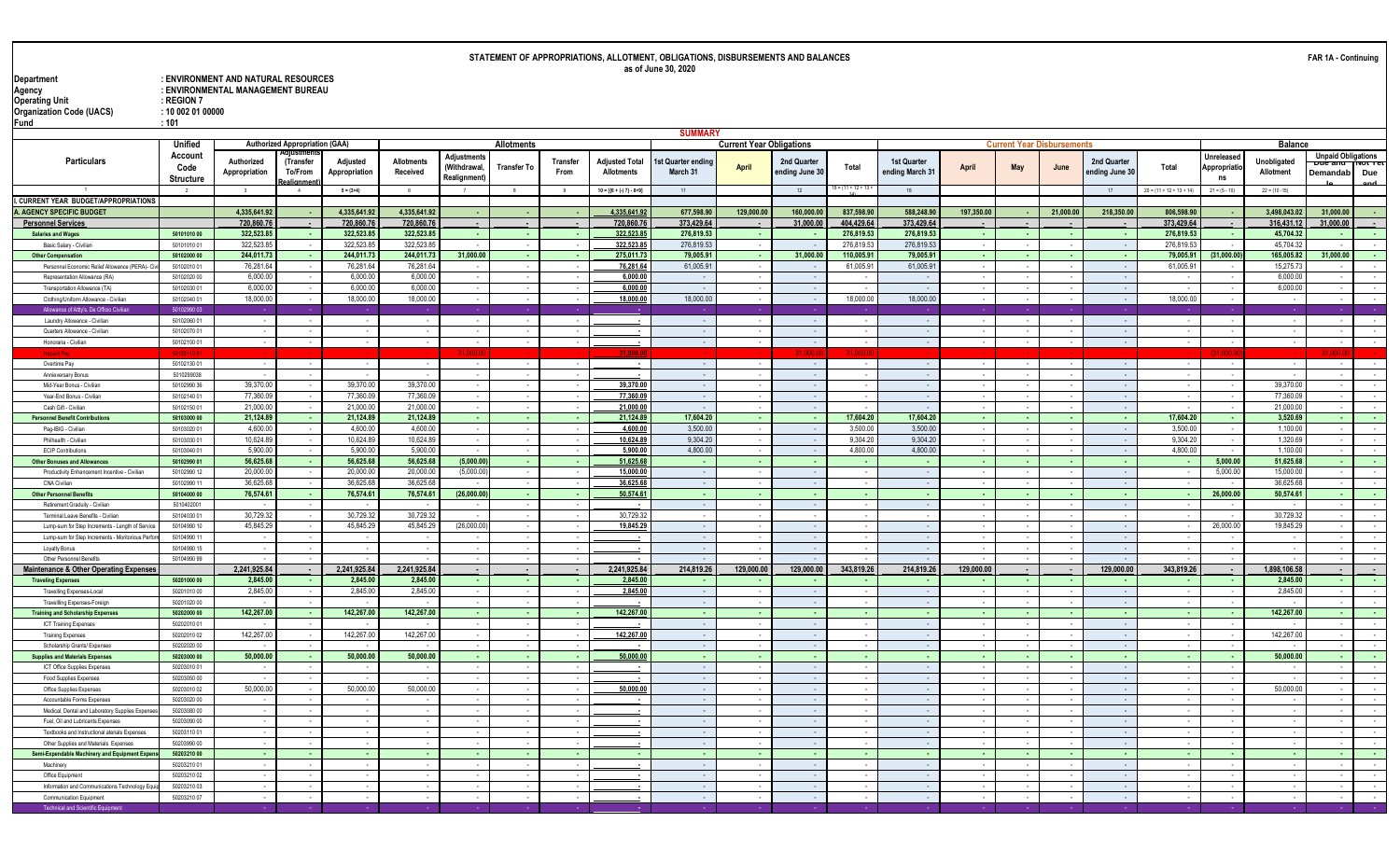| Other Machinery and Equipment                               | 5020321099                 |                |                  |                          |                  |                          |                          |                |                          |                         |               |                         |                          |                  |                  |                  |                  |                  |                          |                  |                  |                      |                                                                                 |
|-------------------------------------------------------------|----------------------------|----------------|------------------|--------------------------|------------------|--------------------------|--------------------------|----------------|--------------------------|-------------------------|---------------|-------------------------|--------------------------|------------------|------------------|------------------|------------------|------------------|--------------------------|------------------|------------------|----------------------|---------------------------------------------------------------------------------|
| Semi-Expendable Furniture, Fixtures and Books Exp           | 50203220 00                |                |                  |                          |                  |                          |                          |                |                          |                         |               |                         |                          |                  |                  |                  |                  |                  |                          |                  |                  |                      |                                                                                 |
| Furniture and Fixtures                                      | 50203220 01                |                |                  |                          |                  |                          |                          |                |                          |                         |               |                         |                          |                  |                  |                  |                  |                  |                          |                  |                  |                      |                                                                                 |
| Other Supplies and Materials Expenses                       | 50203990 00                |                |                  |                          |                  | $\sim$                   | $\sim$                   |                | $\sim$                   |                         |               |                         | $\sim$                   |                  |                  |                  |                  | $\sim$           |                          | $\sim$           |                  |                      |                                                                                 |
| <b>Utility Expenses</b>                                     | 50204000 00                |                |                  |                          |                  |                          |                          |                |                          |                         |               |                         | ٠.                       |                  |                  |                  |                  |                  |                          |                  |                  |                      |                                                                                 |
| Water Expenses                                              | 50204010 00                |                |                  |                          |                  |                          |                          |                |                          |                         |               |                         |                          |                  |                  |                  |                  |                  |                          |                  |                  |                      |                                                                                 |
| <b>Electricity Expenses</b>                                 | 50204020 00                |                |                  |                          |                  |                          |                          |                | $\sim$                   |                         |               |                         | ٠.                       |                  |                  |                  |                  |                  |                          |                  |                  |                      |                                                                                 |
| <b>Communication Expenses</b>                               | 50205000 00                |                |                  |                          |                  |                          |                          |                |                          |                         |               |                         |                          |                  |                  |                  |                  |                  |                          |                  |                  |                      |                                                                                 |
| Postage and Courier Services                                | 50205010 00                |                |                  |                          |                  |                          | $\sim$                   |                | $\sim$                   |                         |               |                         | $\sim$                   |                  |                  |                  |                  |                  |                          | $\sim$           |                  |                      |                                                                                 |
| <b>Telephone Expenses</b>                                   | 50205020 00                |                | $\sim$           | ۰.                       |                  | ۰.                       |                          |                |                          |                         |               |                         | $\sim$                   |                  |                  |                  |                  |                  |                          | $\sim$           |                  | $\sim$               |                                                                                 |
|                                                             |                            |                |                  |                          |                  |                          |                          |                | $\sim$                   |                         |               |                         | $\sim$                   |                  |                  |                  |                  | $\sim$           |                          | $\sim$           |                  | $\sim$               |                                                                                 |
| Telephone Expenses - Mobile                                 | 50205020 01                |                |                  |                          |                  |                          |                          |                | $\sim$                   |                         |               |                         |                          |                  |                  |                  |                  |                  |                          |                  |                  |                      |                                                                                 |
| Telephone Expenses - Landline                               | 50205020 02                |                |                  |                          |                  |                          |                          |                |                          |                         |               |                         |                          |                  |                  |                  |                  |                  |                          |                  |                  |                      |                                                                                 |
| Internet Subcription Expenses                               | 50205030 00                |                |                  |                          |                  |                          |                          |                |                          |                         |               |                         |                          |                  |                  |                  |                  |                  |                          |                  |                  |                      |                                                                                 |
| Cable, Satellite, Telegraph and Radio Expenses              | 50205040 00                |                |                  | $\sim$                   |                  |                          | $\sim$                   |                | $\sim$                   |                         |               |                         | $\sim$                   |                  |                  |                  |                  | $\sim$           |                          | $\sim$           |                  |                      |                                                                                 |
| <b>Awards/Rewards and Prizes Expenses</b>                   |                            |                |                  | $\sim$                   |                  | $\sim$                   |                          |                |                          |                         |               |                         | $\sim$                   |                  |                  |                  |                  | . .              |                          | $\sim$           |                  | $\sim$               | <b>.</b>                                                                        |
| Awards/Rewards Expenses                                     | 50206010 01                |                |                  |                          |                  |                          |                          |                | $\sim$                   |                         |               |                         |                          |                  |                  |                  |                  |                  |                          | $\sim$           |                  |                      |                                                                                 |
| Rewards and Incentives                                      | 5020601002                 |                |                  | $\overline{\phantom{a}}$ |                  |                          |                          |                | $\sim$                   |                         |               |                         | $\sim$                   |                  |                  |                  |                  | $\sim$           |                          | $\sim$           |                  |                      |                                                                                 |
| Prizes                                                      | 50206020 00                |                |                  |                          |                  |                          |                          |                |                          |                         |               |                         |                          |                  |                  |                  |                  |                  |                          |                  |                  |                      |                                                                                 |
| <b>Rent/Lease Expenses</b>                                  |                            | 26,638.35      | - 1              | 26,638.35                | 26,638.35        | - 1                      | $\sim$                   | $\sim$         | 26,638.35                |                         |               |                         | ۰.                       |                  |                  |                  |                  | - 1              | . .                      | - 1              | 26,638.35        | $\sim$               |                                                                                 |
| Rent/Lease Expenses - Building and Structures               | 50299050 01                |                |                  |                          |                  |                          |                          |                |                          |                         |               |                         | $\sim$                   |                  |                  |                  |                  |                  |                          |                  |                  |                      |                                                                                 |
| Rent/Lease Expenses - Motor Vehicles                        | 50299050 03                | 26,638.35      |                  | 26,638.35                | 26,638.3         |                          | $\sim$                   |                | 26,638.35                |                         |               |                         | $\sim$                   |                  |                  |                  |                  | $\sim$           |                          | $\sim$           | 26,638.35        | $\sim$               |                                                                                 |
| Rent/Lease Expenses - Equipment                             | 50299050 04                |                |                  |                          |                  |                          |                          |                | $\sim$                   |                         |               |                         |                          |                  |                  |                  |                  |                  |                          |                  |                  |                      |                                                                                 |
| Operating Lease                                             | 50299050 06                |                |                  |                          |                  |                          |                          |                |                          |                         |               |                         |                          |                  |                  |                  |                  |                  |                          |                  |                  |                      |                                                                                 |
| Membership Dues and Contributions to Organizatio            | 50299060 00                |                | $\sim$           | $\sim$                   |                  | $\sim$                   | $\sim$                   |                | $\sim$                   |                         | $\sim$        |                         | $\sim$                   |                  |                  |                  |                  | $\sim$           |                          | $\sim$           |                  | $\sim$               |                                                                                 |
| <b>Extraordinary and Miscellaneous Expenses</b>             | 50210030 00                |                |                  |                          |                  |                          |                          |                |                          |                         |               |                         |                          |                  |                  |                  |                  |                  |                          |                  |                  | $\sim$               |                                                                                 |
| <b>Professional Services</b>                                | 50211000 00                | 590,717.40     | <b>College</b>   | 590,717.40               | 590,717.40       | ۰.                       | $\sim$                   |                | 590,717.40               | 214,819.26              | 129,000.00    | 129,000.00              | 343,819.26               | 214,819.26       | 129,000.00       |                  |                  | 129,000.00       | 343,819.26               | - 40             | 246,898.14       | <b>COL</b>           |                                                                                 |
| Legal Services                                              | 5021101000                 |                |                  |                          |                  |                          |                          |                | $\sim$                   |                         |               |                         |                          |                  |                  |                  |                  |                  |                          | $\sim$           |                  |                      |                                                                                 |
| <b>Auditing Services</b>                                    | 50211020 00                |                |                  |                          |                  |                          |                          |                |                          |                         |               |                         |                          |                  |                  |                  |                  |                  |                          | $\sim$           |                  |                      |                                                                                 |
| ICT Consultancy Services                                    | 50211030 01                |                |                  | $\sim$                   |                  |                          | $\sim$                   |                | $\sim$                   |                         |               |                         | $\sim$                   |                  |                  |                  |                  | $\sim$           |                          | $\sim$           |                  |                      |                                                                                 |
| <b>Consultancy Services</b>                                 | 50211030 02                |                |                  |                          |                  |                          |                          |                |                          |                         |               |                         |                          |                  |                  |                  |                  |                  |                          |                  |                  |                      |                                                                                 |
| Other Professional Services                                 | 50211990 00                | 590,717.40     |                  | 590,717.40               | 590,717.4        | $\sim$                   | $\sim$                   |                | 590,717.40               | 214,819.26              | 129,000.00    | 129,000.00              | 343,819.26               | 214,819.26       | 129,000.00       |                  |                  | 129,000.00       | 343,819.26               | $\sim$           | 246,898.14       |                      |                                                                                 |
|                                                             | 50212000 00                |                |                  | $\sim$                   |                  | $\sim$                   |                          |                |                          |                         |               |                         | ٠.                       |                  |                  |                  |                  |                  |                          | $\sim$           |                  | . .                  | . .                                                                             |
| <b>General Services</b>                                     |                            |                |                  |                          |                  |                          |                          |                |                          |                         |               |                         |                          |                  |                  |                  |                  |                  |                          |                  |                  |                      |                                                                                 |
| Environment/Sanitary Services                               | 5021201000                 |                |                  |                          |                  |                          |                          |                |                          |                         |               |                         |                          |                  |                  |                  |                  |                  |                          |                  |                  |                      |                                                                                 |
| Janitorial Services                                         | 50212020 00                |                | $\sim$           | $\sim$                   | $\sim$           | $\sim$                   | $\sim$                   |                | $\blacksquare$           |                         | $\sim$        |                         | $\sim$                   |                  | $\sim$           |                  |                  | $\sim$           |                          | $\sim$           |                  | $\sim$               |                                                                                 |
| <b>Security Services</b>                                    | 50212030 00                |                |                  | $\sim$                   |                  |                          |                          |                |                          |                         |               |                         | $\sim$                   |                  |                  |                  |                  | $\sim$           |                          | $\sim$           |                  | $\sim$               |                                                                                 |
|                                                             |                            |                |                  |                          |                  |                          |                          |                |                          |                         |               |                         |                          |                  |                  |                  |                  |                  |                          |                  |                  |                      |                                                                                 |
| <b>Other General Services</b>                               | 50212990 00                | 94,084.09      | - 11             | 94,084.09                | 94,084.09        | ۰.                       | $\sim$                   |                | 94,084.0                 |                         |               |                         | . .                      |                  |                  |                  |                  | - 1              | $\sim$                   | - 1              | 94,084.09        | $\sim$               |                                                                                 |
| Other General Services - ICT Services                       | 50212990 01                |                |                  |                          |                  | $\overline{\phantom{a}}$ |                          |                | $\sim$                   |                         |               |                         | $\sim$                   |                  |                  |                  |                  | $\sim$           |                          | $\sim$           |                  | $\sim$               |                                                                                 |
| Other General Services                                      | 5021299099                 | 94,084.09      |                  | 94,084.09                | 94,084.0         |                          |                          |                | 94,084.09                |                         |               |                         |                          |                  |                  |                  |                  |                  |                          |                  | 94,084.09        |                      |                                                                                 |
| <b>Repairs &amp; Maintenance - Land Improvements</b>        | 50213000 00                |                | - 1              | - 1                      | - 4              | <b>.</b>                 | $\sim$                   | $\blacksquare$ | $\sim$                   | ٠.                      | ٠.            |                         | <b>College</b>           |                  | $\sim$           | - 1              |                  | - 1              | ۰.                       | - 1              | - 1              | $\sim$               |                                                                                 |
| RM - Other Land Improvements                                | 50213020 99                |                | $\sim$           | $\sim$                   |                  | $\sim$                   |                          |                | $\overline{\phantom{a}}$ |                         |               |                         | $\sim$                   |                  |                  |                  |                  | $\sim$           |                          | $\sim$           |                  |                      |                                                                                 |
| Repairs & Maintenance - Buildings and Other Struct          | 50213000 00                |                | <b>College</b>   | <b>.</b>                 | . .              | <b>COL</b>               | <b>COL</b>               | <b>.</b>       | <b>.</b>                 |                         | - 1           |                         | <b>College</b>           |                  |                  | - 1              |                  | - 1              |                          | - 11             |                  | - 10                 | - 11                                                                            |
| RM - Buildings                                              | 50213040 01                |                |                  |                          |                  |                          |                          |                | $\overline{\phantom{a}}$ |                         |               |                         |                          |                  |                  |                  |                  |                  |                          |                  |                  |                      |                                                                                 |
| RM - Oher Structures                                        | 50213040 99                |                |                  |                          |                  |                          |                          |                | $\blacksquare$           |                         |               |                         |                          |                  |                  |                  |                  |                  |                          |                  |                  |                      |                                                                                 |
| RM - Buiding and Other Stuctures (Leased Assets             | 50213090 02                |                |                  | $\sim$                   | $\sim$           | $\sim$                   | $\sim$                   |                | $\sim$                   | - -                     | $\sim$        | $\sim$                  | $\sim$                   |                  | $\sim$           | $\sim$           |                  | $\sim$ $-$       |                          | $\sim$           |                  | $\sim$               | $\sim$                                                                          |
| Repairs & Maintenance - Machinery and Equipment             |                            |                | $\sim$           | <b>COL</b>               | . .              | - 1                      | $\sim$                   | $\sim$         | $\sim$                   | ٠.                      | . .           |                         | $\sim$                   |                  | $\sim$           | . .              |                  | - 1              | . .                      | - 1              | . .              | <b>Contract</b>      | - 1                                                                             |
| RM - Machinery                                              | 50213050 01                |                |                  |                          |                  | $\overline{a}$           |                          |                | $\overline{\phantom{a}}$ |                         |               |                         | ٠.                       |                  |                  |                  |                  | $\sim$           |                          | $\sim$           |                  | $\sim$               | $\sim$                                                                          |
| RM - Office Equipment                                       | 50213050 02                |                |                  |                          |                  | $\overline{\phantom{a}}$ |                          |                | $\sim$                   |                         |               |                         | $\sim$                   |                  |                  |                  |                  | $\sim$           |                          | $\sim$           |                  |                      |                                                                                 |
| RM - Information and Communication Technology               | 50213050 03                |                |                  |                          |                  |                          |                          |                |                          |                         |               |                         |                          |                  |                  |                  |                  |                  |                          |                  |                  |                      |                                                                                 |
| RM - ICT Machinery and Equipment (Leased Asse               | 50213080 04                |                |                  |                          |                  | $\sim$                   | $\sim$                   |                | $\sim$                   |                         |               |                         | $\overline{\phantom{a}}$ |                  |                  |                  |                  | $\sim$           |                          | $\sim$           |                  |                      |                                                                                 |
| RM - Communication Equipment                                | 50213050 07                |                |                  |                          |                  |                          |                          |                | $\overline{\phantom{a}}$ |                         |               |                         | $\sim$                   |                  |                  |                  |                  | $\sim$           |                          | $\sim$           |                  |                      |                                                                                 |
| RM - Sports Equipment                                       | 50213050 13                |                | $\sim$           |                          |                  | $\sim$                   | $\sim$                   |                | $\sim$                   |                         |               |                         | $\sim$                   |                  |                  |                  |                  | $\sim$           |                          | $\sim$           |                  | $\sim$               | $\sim$                                                                          |
| RM - Technical and Scientific Equipment                     | 50213050 14                |                |                  |                          |                  |                          |                          |                | $\sim$                   |                         |               |                         |                          |                  |                  |                  |                  |                  |                          |                  |                  |                      |                                                                                 |
| RM - Other Machinery and Equipment                          | 5021305099                 |                |                  |                          |                  |                          |                          |                |                          |                         |               |                         |                          |                  |                  |                  |                  |                  |                          |                  |                  |                      |                                                                                 |
|                                                             |                            |                | <b>Contract</b>  | <b>Contract</b>          | - 4              | $\sim$                   | - 1                      | - 1            | $\sim$                   | - 1                     | - 4           | - 4                     | <b>Contract</b>          |                  | - 1              | - 10             | - 1              | - 1              |                          | <b>Contract</b>  | - -              | $\sim 10^{-1}$       | - 1                                                                             |
| Repairs & Maintenance - Transportation Equipment            | 50213060 01                |                |                  |                          |                  |                          |                          |                | $\blacksquare$           |                         |               |                         |                          |                  |                  |                  |                  |                  |                          |                  |                  |                      |                                                                                 |
| RM - Motor Vehicles                                         |                            |                |                  |                          |                  |                          |                          |                |                          |                         |               |                         |                          |                  |                  |                  |                  |                  |                          | $\sim$           |                  |                      |                                                                                 |
| RM - Watercrafts                                            | 50213060 04                |                |                  |                          |                  |                          |                          |                |                          |                         |               |                         |                          |                  |                  |                  |                  |                  |                          |                  |                  |                      |                                                                                 |
| RM - Other Transportation Equipment                         | 5021306099                 |                |                  |                          |                  |                          |                          |                |                          |                         |               |                         |                          |                  |                  |                  |                  |                  |                          |                  |                  |                      |                                                                                 |
| Repairs & Maintenance - Furniture and Fixtures              |                            |                | $\sim$           |                          | $\sim$           |                          | $\sim$                   |                |                          | $\sim$ $\sim$           | $\sim$        | - 1                     |                          |                  | $\sim$           | $\sim$           | $\sim$           | $\sim$           | $\overline{\phantom{a}}$ |                  | $\sim$           | $\sim$               |                                                                                 |
| RM - Furniture and Fixtures                                 | 50213070 00                |                |                  | $\sim$ $-$               |                  | $\sim$                   |                          | $\sim$         | $\sim$                   |                         |               |                         | $\sim$                   |                  |                  |                  | $\sim$           |                  | $\overline{\phantom{a}}$ | $\sim$ $\sim$    |                  |                      | $\sim$                                                                          |
| RM - Land                                                   | 50213090 01                |                | $\sim$           | $\sim$                   | $\sim$           | $\sim$                   | $\sim$                   |                | $\sim$                   | $\sim$ 100 $\pm$        | $\sim$        | $\sim$ $\sim$           | $\sim$ $-$               | $\sim$           | $\sim$           | $\sim$           |                  | $\sim$           |                          | $\sim$           | $\sim$           | $\sim$ $-$           | $\sim 10^{-1}$                                                                  |
| Repairs & Maintenance - Other Property, Plant and Equipment |                            | <b>College</b> | $\sim$           | $\sim$                   | - 4              | $\sim$                   | <b>COL</b>               | $\sim$         | <b>College</b>           | - 41                    | - 4           | - 4                     | $\sim$                   | ۰.               | $\sim$           | $\sim 10^{-1}$   | <b>College</b>   | <b>College</b>   | <b>COL</b>               | <b>Card</b>      | - 40             | $\sim 10^{-1}$       |                                                                                 |
| RM - Other Property, Plant and Equipment                    | 50213990 99                |                |                  | $\sim$                   |                  |                          |                          |                | $\sim$                   |                         |               |                         | $\sim$                   |                  |                  |                  |                  |                  |                          | $\sim$           |                  | $\sim$               | $\sim$                                                                          |
| <b>Financial Assistance/Subsidy</b>                         | 50214000 00                |                | $\sim$           | $\sim$                   | - 1              | $\sim$                   | $\sim$                   |                | $\sim$                   | ٠.                      |               |                         | $\sim$                   |                  | $\sim$           | - 1              | ۰.               | - 1              |                          | - 1              | - 1              | $\sim$ $-$           | $\sim$ $\sim$                                                                   |
| Subsidy to NGAs                                             | 5021401000                 | $\sim$ $-$     | $\sim 100$       | $\sim 10^{-1}$           | $\sim$ $-$       | $\sim$                   | $\sim$                   | $\sim$         | $\sim$                   | $\sim$ $\sim$           | $\sim$ $-$    | $\sim$ $-$              | $\sim 100$               | $\sim$ $\sim$    | $\sim$ $-$       | $\sim$ 100 $\pm$ | $\sim$           | $\sim 100$       | $\sim$                   | $\sim 100$       | $\sim$ $-$       | $\sim 10^{-1}$       |                                                                                 |
| Subsidy to LGUs                                             | 50214030 00                |                | $\sim$           | $\sim$                   | . .              | $\sim$                   | $\sim$                   |                | $\sim$                   | $\sim$ $\sim$           |               | $\sim$ $\sim$           | $\sim$                   | $\sim$           | $\sim$           | $\sim$           | $\sim$           | $\sim$ $\sim$    | $\sim$                   | $\sim$           | - 14             | $\sim$ $-$           | $\sim$                                                                          |
| Subsidies - others                                          | 50214990 00                | $\sim$         | $\sim$           | $\sim$                   | $\sim$           | $\sim$                   | $\sim$                   |                | $\sim$                   | $\sim$ $\sim$           | $\sim$        | $\sim$ $\sim$           | $\sim$                   | $\sim$           | $\sim$           | $\sim$           | $\sim$           | $\sim 10^{-1}$   | $\sim$                   | $\sim$           | $\sim$           | $\sim$               | $\sim$ $\sim$                                                                   |
| Taxes, Insurance Premiums and Other Fees                    | 50215000 00                | $\sim$         | $\sim$           | $\sim$                   | - 1              | <b>.</b>                 | $\sim$                   | $\sim$         | $\sim$                   | - 1                     | - 1           | - 1                     | - 1                      | <b>.</b>         | $\sim$           | - 1              | ۰.               | - 1              | $\sim$                   | - 1              | - 1              | $\sim 100$           |                                                                                 |
| Taxes, Duties and Licenses                                  | 5021501001                 |                |                  | $\sim$                   |                  | $\sim$                   |                          |                | $\sim$                   |                         |               |                         | $\sim$                   |                  |                  |                  |                  | $\sim$           |                          | $\sim$           |                  | $\sim$               | $\sim$                                                                          |
| <b>Fidelity Bond Premiums</b>                               | 50215020 00                | $\sim$         | $\sim$           | $\sim$                   | $\sim$           | $\sim$                   | $\sim$                   |                | $\sim$                   | $\sim$ $\sim$           | $\sim$        | $\sim$ $\sim$           | $\sim$ $-$               | $\sim$           | $\sim$           | $\sim$           | $\sim$           | $\sim$           | $\sim$                   | $\sim$ $-$       | $\sim$           | $\sim$ $-$           | $\sim 10^{-1}$                                                                  |
| Insurance Expenses<br><b>Labor and Wages</b>                | 50215030 00<br>50216010 00 | $\sim$         | $\sim$<br>$\sim$ | $\sim$<br>$\sim$         | $\sim$<br>$\sim$ | $\sim$<br>$\sim$         | $\sim$<br>$\sim 10^{-1}$ | $\sim$         | $\sim$<br>$\sim$         | $\sim$ $\sim$<br>$\sim$ | . .<br>$\sim$ | $\sim$ $\sim$<br>$\sim$ | $\sim$<br>$\sim$         | $\sim$<br>$\sim$ | $\sim$<br>$\sim$ | $\sim$<br>$\sim$ | $\sim$<br>$\sim$ | $\sim$<br>$\sim$ | $\sim$<br>$\sim$         | $\sim$<br>$\sim$ | $\sim$<br>$\sim$ | $\sim$<br>$\sim$ $-$ | $\sim 10^{-1}$<br>$\sim 10^{-1}$<br><b>Contract</b><br>$\sim$<br>$\sim 10^{-1}$ |